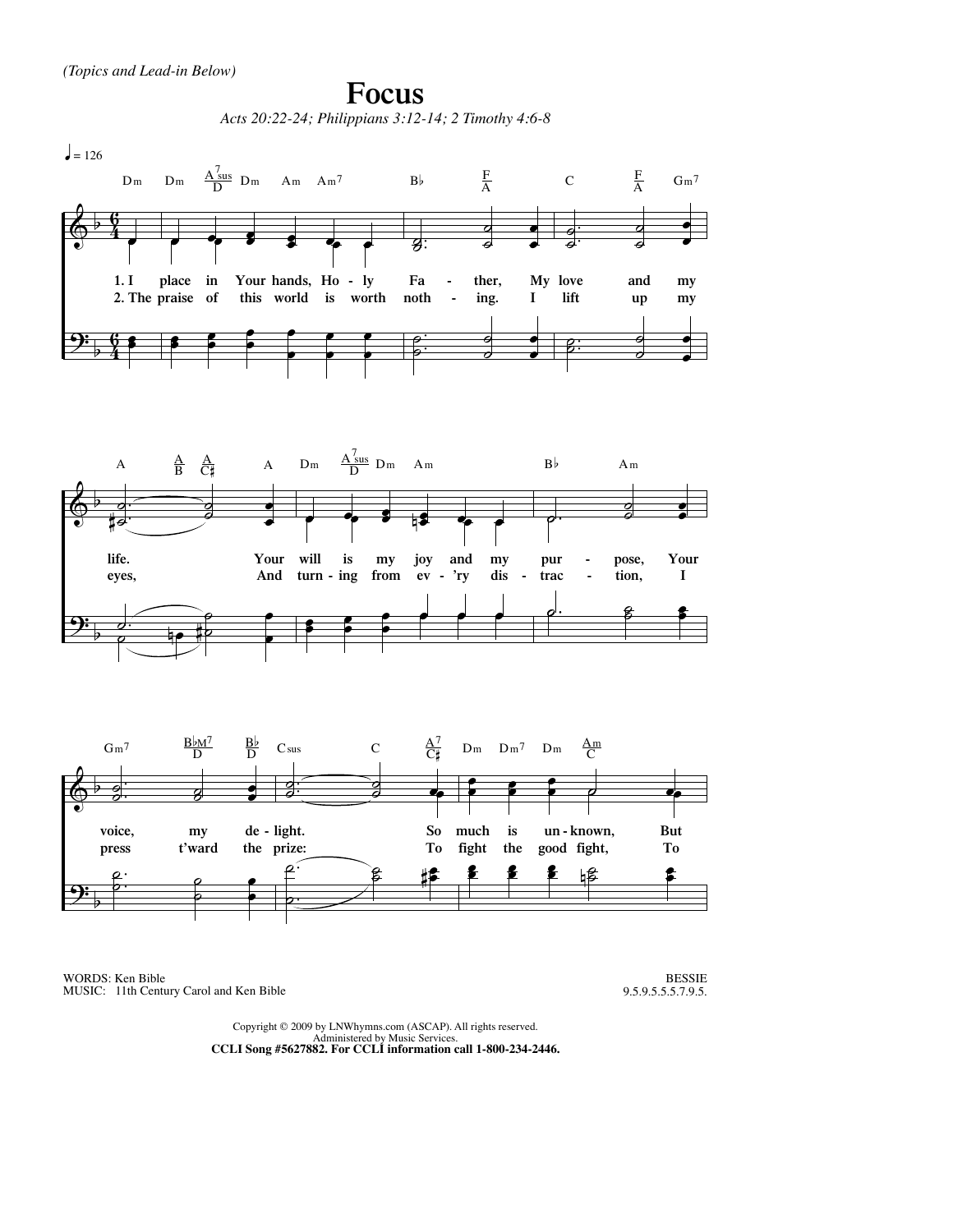

- TOPICS: Consecration; Faith; Lent-Easter; Living in Christ; Peace in Christ; Serving in Christ's Name
- LEAD-IN: The Apostle Paul spoke these words to the elders of the church at Ephesus:

 *Compelled by the Spirit, I am going to Jerusalem, not knowing what will happen to me there. I only know that in every city the Holy Spirit warns me that prison and hardships are facing me. However, I consider my life worth nothing to me, if only I may finish the race and complete the task the Lord Jesus has given me–the task of testifying to the gospel of God's grace.* 

(Acts 20:22-24, NIV)